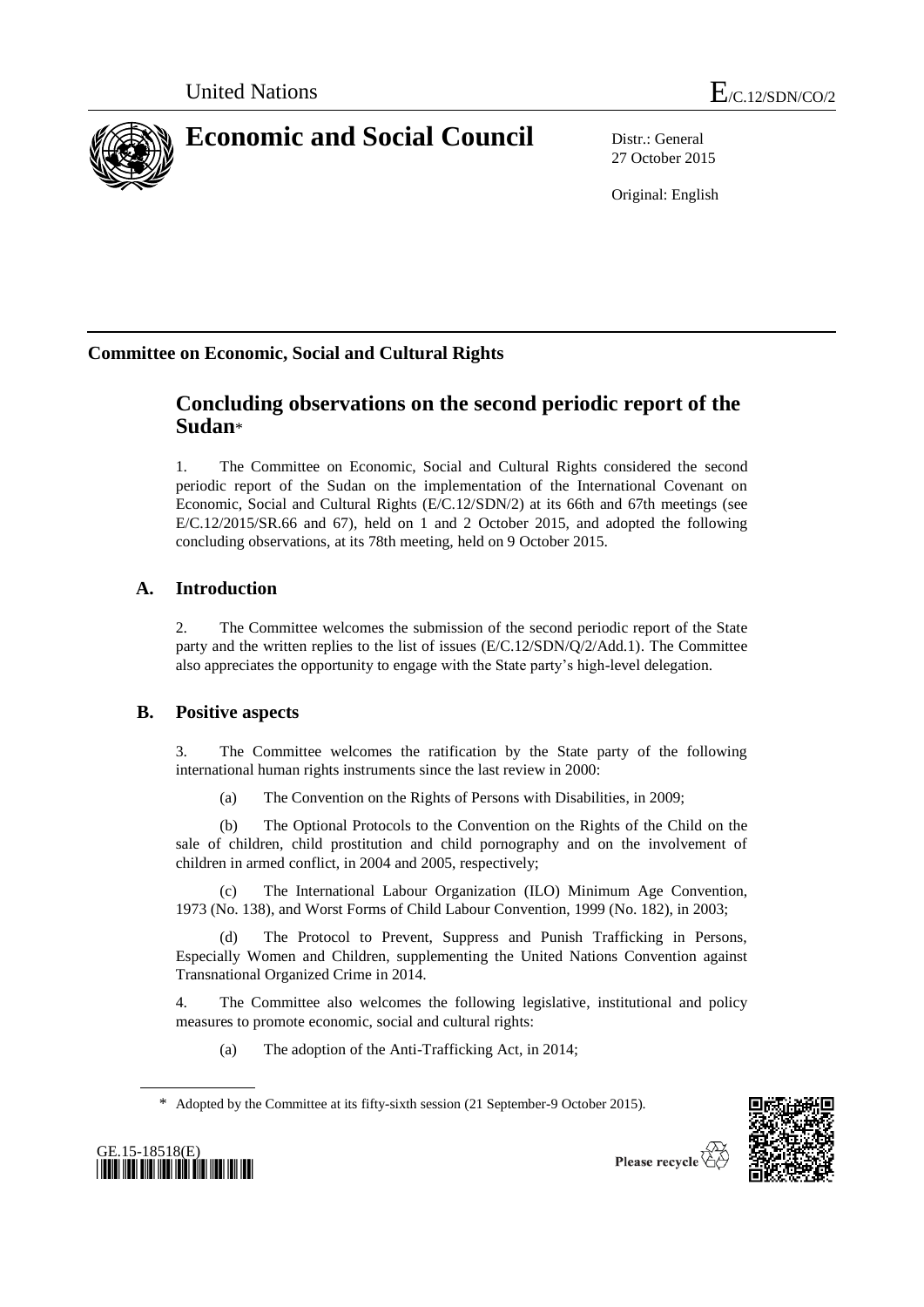- (b) The adoption of the Disabilities Act, in 2009;
- (c) The establishment of the National Human Rights Commission.

# **C. Principal subjects of concern and recommendations**

# **Domestic application of the Covenant**

5. The Committee is concerned that: (a) the lack of explicit recognition of several Covenant rights in the State party's Constitution weakens their protection; (b) there are no mechanisms for ensuring compliance of the laws of the constituent states with the Covenant and therefore legal provisions that are incompatible with the Covenant are still in force in the State party; and (c) the Convention has not been invoked by or before courts in the State party.

6. **The Committee recommends that the State party: (a) incorporate all Covenant rights in its Constitution; (b) undertake a comprehensive review of federal and state laws with a view to bringing them into conformity with the Covenant; (c) put into place a mechanism to ensure that draft laws introduced and adopted by constituent states comply with the Covenant; (d) raise awareness of the Covenant and its justiciability among the general public and legal professionals, including through their training programmes; and (e) take the recommendations contained in the present concluding observations into account in its legal reforms. The Committee refers the State party to its general comment No. 9 (1998) on the domestic application of the Covenant.**

## **Access to remedies**

7. The Committee is concerned at the limited access to justice in the State party, which deprives victims of effective remedies for violations of economic, social and cultural rights. The Committee is also concerned at reports of harassment and intimidation of defenders of economic, social and cultural rights, and of violent repression of actions aimed at claiming Covenant rights. (art. 2)

8. **Recalling the obligation of the State party to provide judicial or other effective remedies, the Committee recommends that the State party: (a) step up efforts to train more legal professionals; (b) expand the reach of justice services and law enforcement outside urban areas; (c) ensure that legal aid is in fact available to victims and defendants; (d) promote access to mechanisms, including non-judicial ones, for lodging complaints for violations of economic, social and cultural rights; and (e) ensure that those involved in customary justice are aware of the rights covered by the Covenant. The Committee urges the State party to condemn and punish acts of harassment, intimidation or violence against individuals claiming their Covenant rights and to take appropriate measures against those found responsible for such acts. The Committee refers the State party to its general comment No. 3 (1990) on the nature of State parties' obligations.**

## **National human rights institution**

9. The Committee is concerned that the National Human Rights Commission is not in full compliance with the principles relating to the status of national institutions for the promotion and protection of human rights (Paris Principles). The Committee is also concerned, in the context of limited resources in the State party, at the existence of numerous public bodies with a human rights mandate.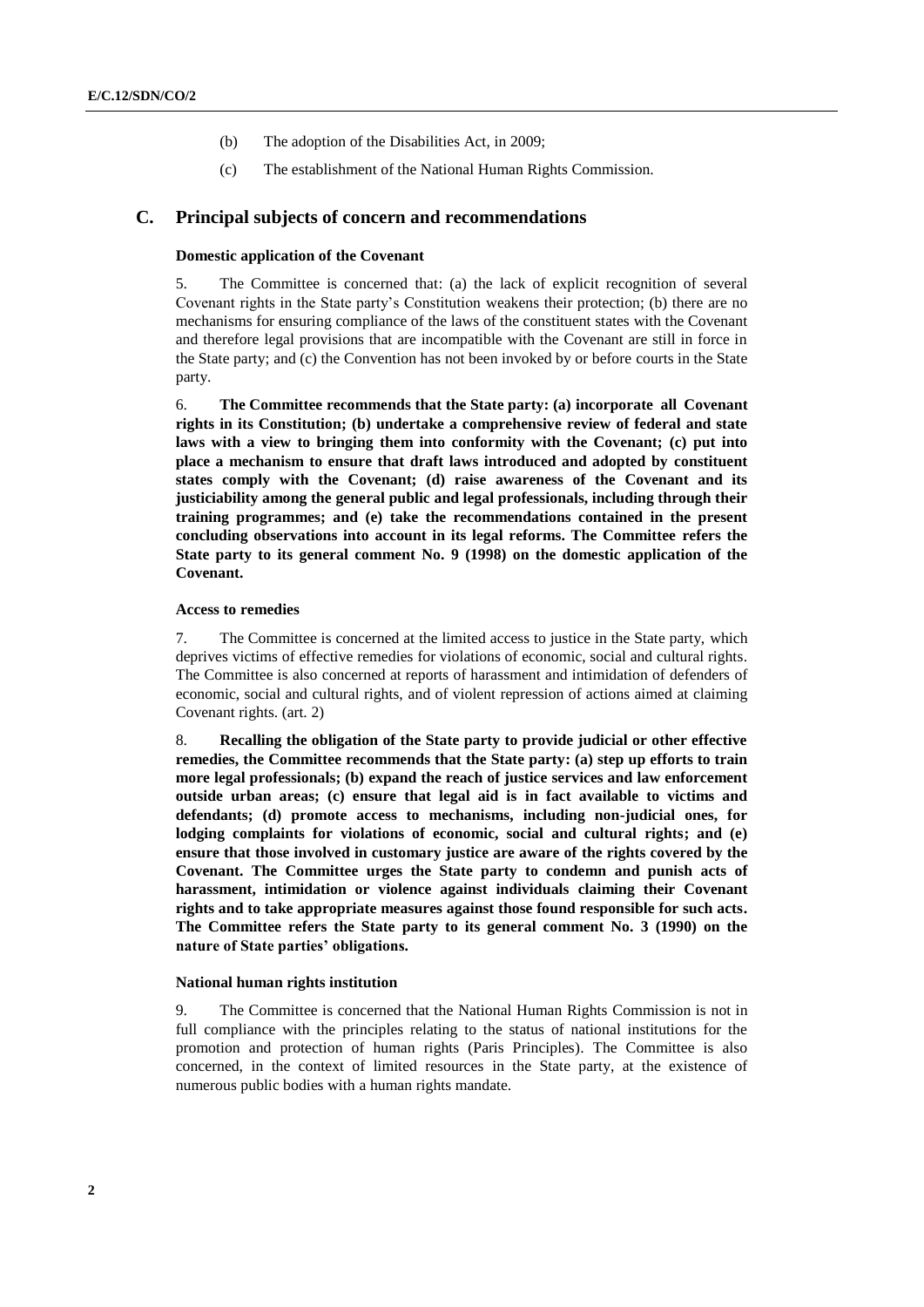10. **The Committee recommends that the State party bring the National Human Rights Commission into compliance with the Paris Principles, guaranteeing its independence and financial autonomy. The Committee also encourages the State party to streamline its human rights machinery to avoid duplication and to achieve a more efficient use of limited resources. The Committee refers the State party to its general comment No. 10 (1998) on the role of national human rights institutions in the protection of economic, social and cultural rights.**

# **Rights of land users**

11. The Committee is alarmed by the negative impact on the rights of land users, particularly small-scale farmers and agropastoralists, of development projects such as the construction of dams and large-scale leasing of farmland in the country to local or foreign investors, facilitated by the Land Confiscation Law (1930), the Unregistered Land Act (1970), the Land Allocation Act (1990) and the National Investment Encouragement Act (2013). (arts. 1 and 11)

# 12. **The Committee urges the State party to ensure that:**

(a) **Legislative provisions protecting security of tenure recognize customary forms of tenure and take account of the Voluntary Guidelines on the Responsible Governance of Tenure of Land, Fisheries and Forests in the Context of National Food Security of 2012;**

(b) **Legislative provisions that allow for expropriation for the "public good" or on the ground that the land is declared as "unused" are not abused nor relied upon by the State party to supply land to private investors, and that courts are empowered to review the decisions taken in this regard by the executive branch of the Government;**

(c) **No land shall be ceded to investors or for development projects without first carrying out a full human rights impact assessment and without first seeking the free, prior and informed consent of the communities who depend on the land for their livelihoods;**

(d) **Land users who consider that their rights have been violated have access to redress.**

# **Investment regime**

13. The Committee expresses serious concern that the provisions of article 4 of the National Investment Encouragement Act (2013) giving primacy to the Act over any other piece of domestic legislation has a negative impact on the protection of the economic, social and cultural rights afforded by other domestic laws of the State party. (art. 1)

14. **The Committee recalls that the rights of investors should in no circumstance undermine the State's obligations to protect, respect and fulfil the Covenant rights. In this regard, the Committee recommends that the State party ensure effective protection of the rights holders concerned, such as workers, trade unions members and members of local communities, in its investment regime.**

#### **Maximum available resources**

15. The Committee is concerned that significant revenue gained from the exploitation of natural resources prior to the secession of part of the country has not led to tangible progress in the realization of economic, social and cultural rights for most persons living in the State party. The Committee is also concerned at the poor management of public resources and corruption in the State party and at considerable security and military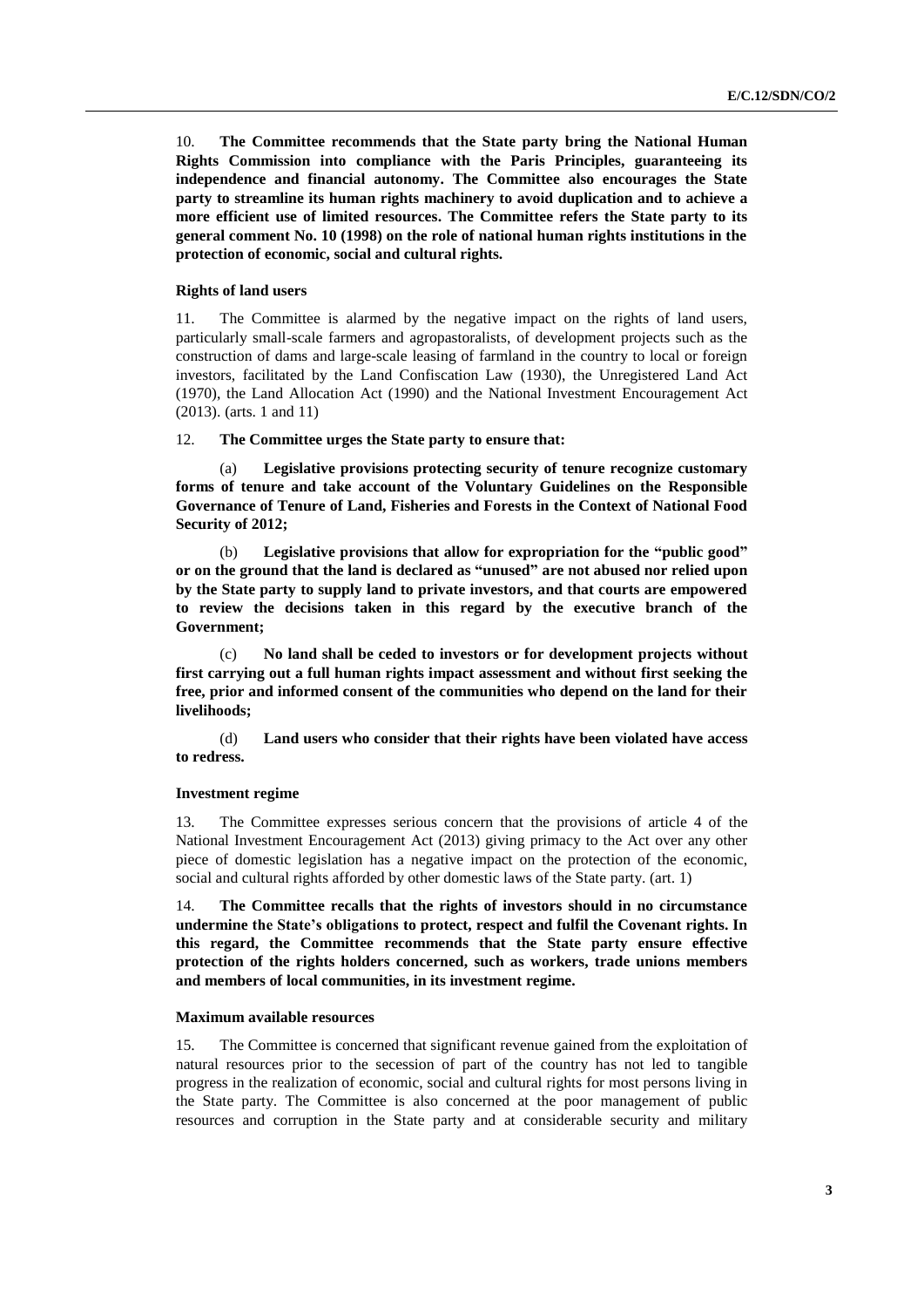expenditures diverting funds away from sectors such as education, health and social protection, which receive only marginal allocations from the State budget. (art. 2)

# 16. **The Committee urges the State party to:**

(a) **Improve public governance and ensure transparency, in law and in practice, in the conduct of public affairs, including in the administration of humanitarian and development aid, and the granting of natural resources exploitation licences and the management of revenues therefrom;**

(b) **Combat corruption and related impunity effectively, including by protecting whistle-blowers, strengthening the independence of anti-corruption institutions and putting in place safe mechanisms at the national and local levels for submitting complaints and reporting irregularities;**

(c) **Invest every effort, including through the national reconciliation process, to seek a sustainable settlement of the conflicts in the State party, reduce security and military spending and allocate more resources to the reconstruction of conflictaffected areas;**

(d) **Increase public social investments to address the concerns contained herein related to the limited enjoyment of economic, social and cultural rights.**

## **Austerity measures**

17. While noting the need for fiscal adjustments subsequent to the loss of an important share of the State party's budget revenue, the Committee is concerned that measures taken to mitigate the effect of the austerity programme have further corroded the enjoyment of certain Covenant rights, such as the right to food, especially by the most marginalized and disadvantaged groups. (art. 2)

18. **Referring to the letter dated 16 May 2012 addressed by the Chair of the Committee to States parties on austerity measures, the Committee recalls that policy reforms should identify and protect the minimum core content of Covenant rights at all times and should not disproportionately affect marginalized and disadvantaged groups. The Committee also recommends that the State party ensure that its obligations under the Covenant are duly taken into account in negotiations with international financial institutions such as the International Monetary Fund.**

#### **Non-discrimination**

19. The Committee notes with concern the discriminatory provisions affecting women, religious minorities and lesbian, gay, bisexual, transgender and intersex persons that are still in force in the State party, including those contained in the Criminal Law Act, the Personal Status Act, the Public Service Regulations, the Social Insurance Act and the Sudanese Nationality Act. The Committee is also concerned at the lack of legislation to implement the constitutional and Covenant provisions on non-discrimination. Moreover, the Committee is particularly concerned at reports of discrimination of individuals on the basis of religion and of sexual orientation and gender identity. (art. 2)

20. **The Committee urges the State party to amend legal provisions that are discriminatory or have a discriminatory effect on the basis of race, colour, sex, language, religion, political or other opinion, national or social origin, property, birth or other status, in accordance with article 2 of the Covenant. The Committee also recommends that the State party adopt a comprehensive anti-discrimination law defining, prohibiting and punishing discrimination. The law should cover not only direct but also indirect discrimination and provide for the implementation of temporary special measures and remedies for victims. Furthermore, the Committee**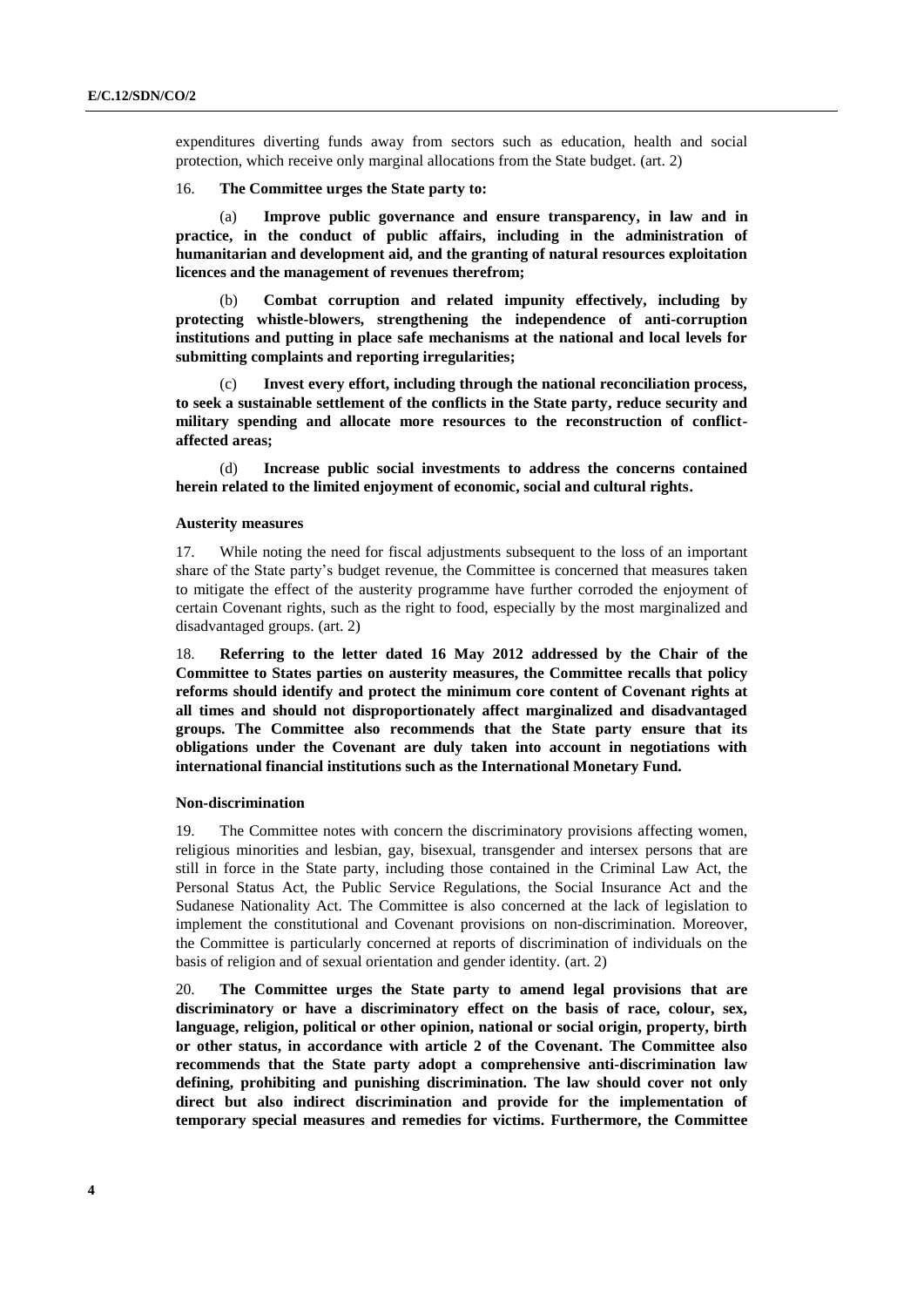**recommends that the State party condemn and punish acts of discrimination against religious minorities as well as against individuals on the basis of sexual orientation and gender identity. The Committee refers the State party to its general comment No. 20 (2009) on non-discrimination in economic, social and cultural rights.**

## **Regional disparities**

21. The Committee notes with concern the significant disparities in the enjoyment of economic, social and cultural rights among the constituent states of the State party, with states in the eastern Sudan, Darfur and Kordofan regions being particularly disadvantaged, as extreme poverty remains widespread there and access to education, health services and safe drinking water is limited. The Committee is further concerned that disadvantaged states do not received federal resources proportionate to their needs. (art. 2 and 11)

22. **The Committee recommends that the State party: (a) raise awareness among its constituent states of their obligations under the Covenant; (b) integrate accountability mechanisms at the federal and state levels into the design and implementation of programmes and policies aimed at the realization of economic, social and cultural rights; (c) allocate adequate budgetary resources to close regional disparities in the level of enjoyment of economic, social and cultural rights in the State party; (d) intensify efforts to deliver basic services in hard-to-reach and conflict-affected areas, bearing in mind that the enjoyment of Covenant rights should not be conditional on, or determined by, place of residence. The Committee requests that the State party provide in its next periodic report statistical data showing the progress achieved with regard to allocation of federal and state resources to sectors such as health, education and social security and the realization of related rights.**

#### **Internally displaced persons**

23. The Committee is concerned at the plight of internally displaced persons in the State party. It is particularly concerned at their limited access to basic services, including in camps. The Committee is also concerned at reports of forced evictions of internally displaced persons settled in urban areas such as Khartoum, impeding their prospects for local integration. Moreover, it regrets the slow pace of progress made in ensuring favourable conditions for the safe return of volunteers to their place of origin. (art. 2)

24. **The Committee recommends that the State party intensify efforts to create conditions for the voluntary return or local integration of internally displaced persons. In this regard, the State party should address obstacles to the return of internally displaced persons, such as lack of safety and restitution of land and property, and ensure that, if relocated, they have access to basic services. It also recommends that the State party respect the Covenant rights of internally displaced persons wherever they are settled. Therefore, it recommends that the State party cease the practice of forcibly evicting such persons, without due process, from informal settlements and camps.**

# **Asylum seekers and refugees**

25. The Committee expresses concern at the barriers, including language barriers, experienced by asylum seekers and refugees in the State party in accessing health care and education. (art. 2)

26. **The Committee recommends that the State party ensure effective access to health-care services and education by asylum seekers and refugees, including through cooperation with the Office of the United Nations High Commissioner for Refugees and non-governmental organizations.**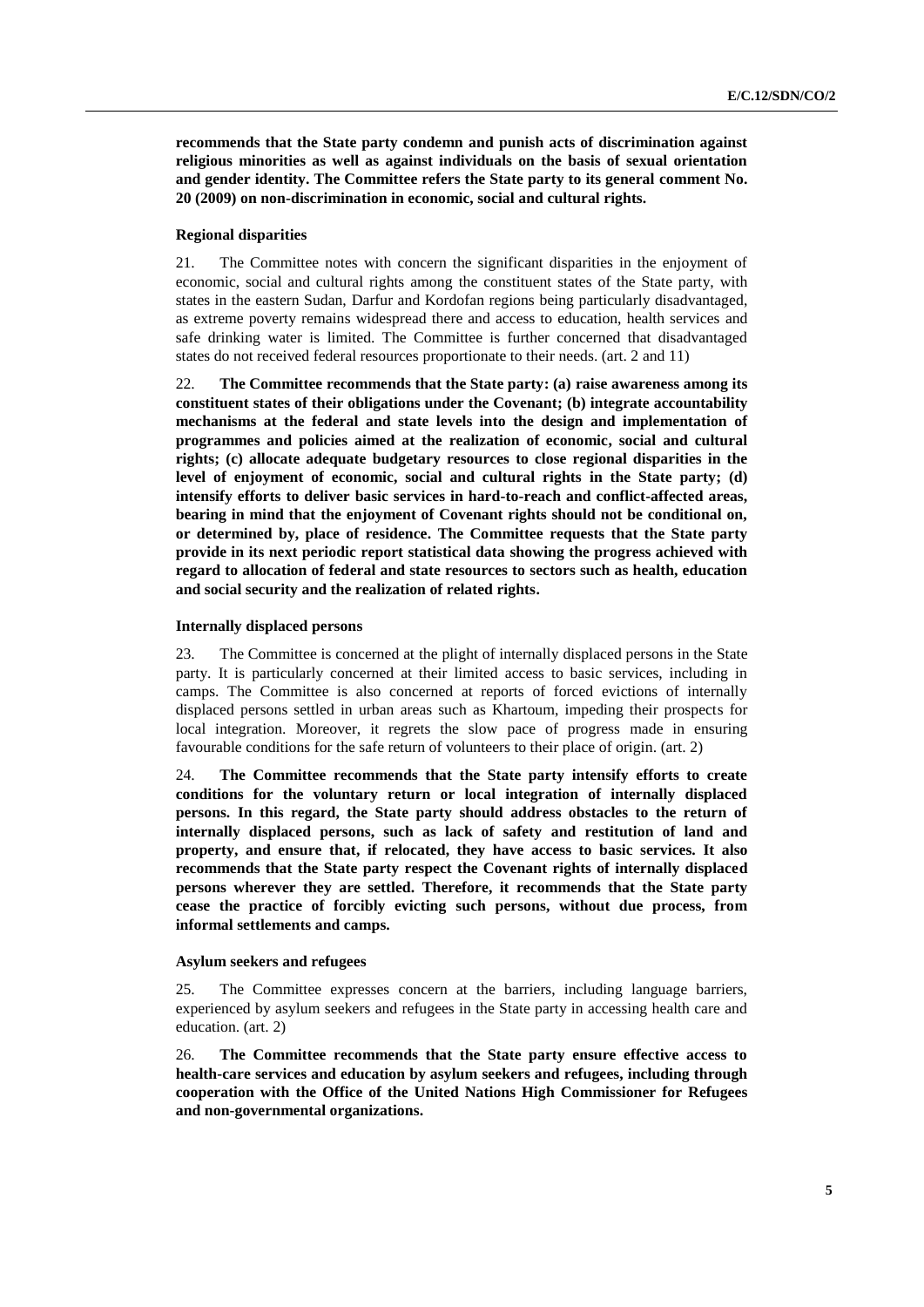#### **Stateless persons**

27. The Committee notes with concern that, as a result of the 2011 amendment to the Sudanese Nationality Act, individuals from South Sudan have become stateless. It is further concerned that such persons who reside in the State party are unable to access basic services and/or benefits, such as education, health, employment and pensions. (art. 2)

28. **The Committee recommends that the State party establish clear procedures by which persons from South Sudan in its territory can regularize their status and ensure that procedures are in place so that individuals who have not in fact acquired South Sudanese nationality are not deprived of their Sudanese nationality and rendered stateless.**

#### **Equality between men and women**

29. The Committee is concerned at the inferior status of women in the family and in the society in the State party, which is reflected in several legal provisions limiting their rights. It is also concerned at the negative impact of this status on women's access to education, employment, health (including women's autonomy in regard to their health) and vulnerability to violence. It notes in particular that women are primarily employed in lowskilled jobs and in the informal economy. (art. 3)

30. **Recalling its general comment No. 16 (2005) on the equal right of men and women to the enjoyment of economic, social and cultural rights, the Committee recommends that the State party:**

(a) **Raise awareness among lawmakers of equality between men and women and repeal laws that do not conform with article 3 of the Covenant;**

(b) **Intensify efforts aimed at the elimination of prejudice and customary and other practices that perpetuate the notion that women are inferior;**

(c) **Promote women's equal representation in public office and decisionmaking bodies;**

(d) **Take concrete measures to increase women's labour participation and ensure that programmes promoting women's economic rights do not perpetuate their concentration in low-skilled jobs and in the informal economy;**

(e) **Ensure that all sectoral policies and programmes provide for measures to accelerate women's equal enjoyment of the Covenant rights;**

(f) **Expedite the adoption of the new law to combat violence against women.**

### **Unemployment**

31. The Committee notes with concern the high rate of unemployment among youth and women in the State party. (art. 6)

32. **The Committee recommends that the State party ensure that its development policy, including the investment policy, leads to the creation of employment for nationals, thereby contributing to the realization of the right to work and the right to an adequate standard of living. The Committee also recommends that educational, vocational and professional training programmes offer skills that facilitate access to employment opportunities, particularly in the priority areas of the country's economic development. The Committee draws the attention of the State party to its general comment No. 18 (2005) on the right to work.**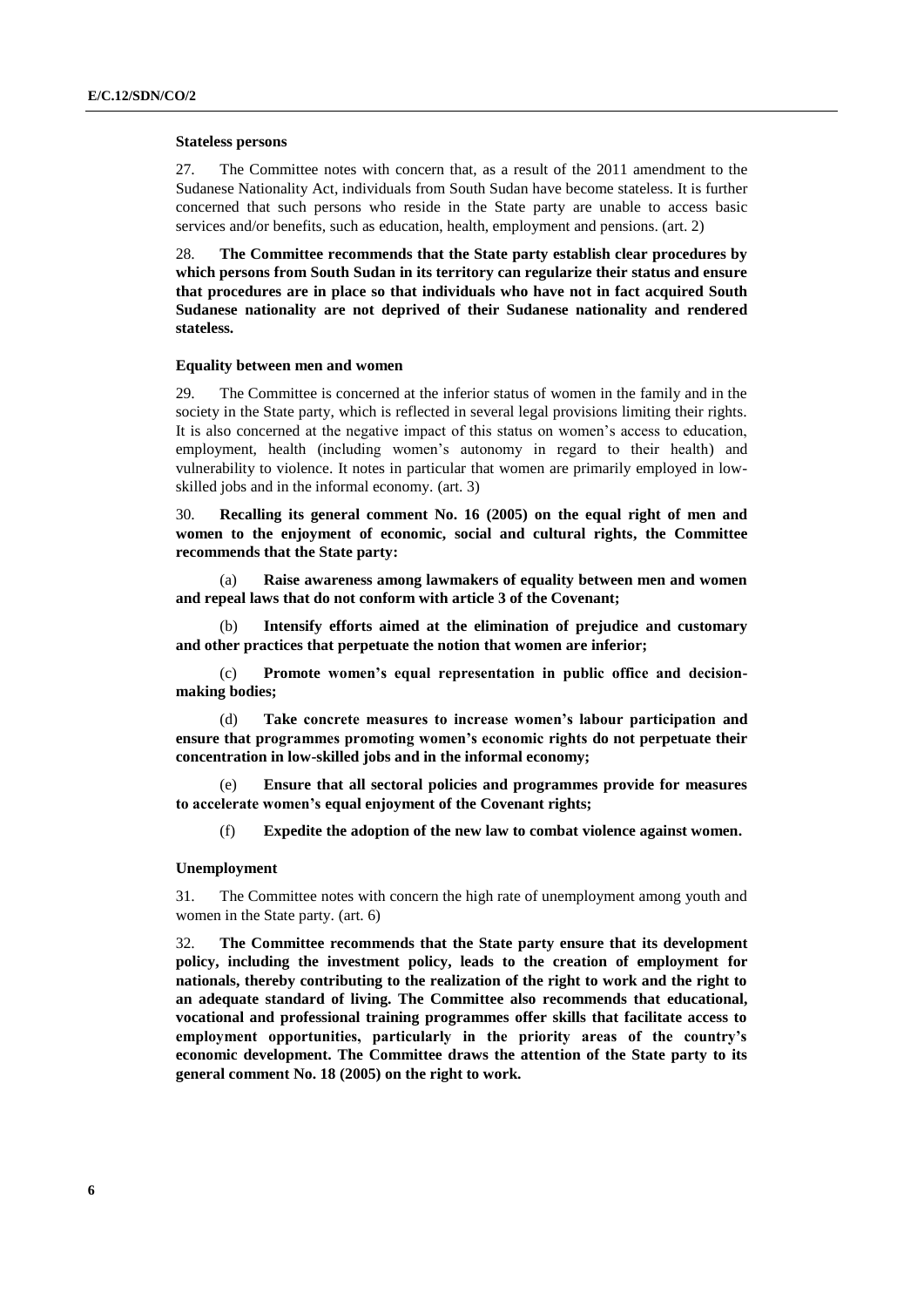## **Informal economy**

33. The Committee is concerned at the extent of the informal economy in the State party, in which labour, trade union and social security rights are not protected. (arts. 7, 8 and 9)

34. **The Committee recommends that the State party address regulatory and administrative barriers to the creation of employment in the informal economy and take measures to progressively enforce labour regulations therein. In this regard, the Committee recommends that the State party expand the capacity of its labour inspectorate and train its personnel on how to address working conditions in the informal economy. The Committee draws the attention of the State party to ILO Transition from the Informal to the Formal Economy Recommendation, 2015 (No. 204).**

# **Trade union rights**

35. The Committee notes with concern that trade union rights are restricted under the State party's 2010 Trade Union Act. It also expresses concern that workers abstain from engaging in trade union activities out of fear of reprisals. (art. 8)

36. **The Committee recommends that the State party bring its legislation on trade unions into conformity with the provisions of article 8, including by guaranteeing workers' right to freely form and join the trade union of their choice and the free registration of trade unions and by subjecting union activities to the trade unions' own rules. The Committee also recommends that workers be allowed to freely exercise trade union rights and be effectively protected against reprisals.**

#### **Social security**

37. While noting the activities undertaken by the Zakat Fund, the Committee is concerned that only a small fraction of the population is covered by social security in the State party. (art. 9)

38. **The Committee recommends that, besides the activities of the Zakat Fund, measures be taken to develop a social security system, based on the right to social security and with adequate public budget allocations with a view to reaching full coverage of all the segments of its population. In this regard, the Committee recommends that the State party consider the establishment of a social protection floor as envisaged in the ILO Social Protection Floors Recommendation, 2012 (No. 202). The Committee refers the State party to its general comment No. 19 (2008) on the right to social security and its statement on social protection floors (2015).**

#### **Minimum age of marriage**

39. The Committee is concerned at the very low ages of marriage for boys and girls in the State party, of 15 and 10 years, respectively. (art. 10)

# 40. **The Committee recommends that the State party raise the legal minimum age for marriage to 18 years for boys and girls to protect children from early and forced marriage.**

## **Female genital mutilation**

41. While noting the commitment of the State party to eradicate female genital mutilation by 2018, the Committee expresses concern that its prevalence remains high in spite of the measures taken. It is also concerned that provisions criminalizing female genital mutilation have been removed from the Child Health Act. (art. 10)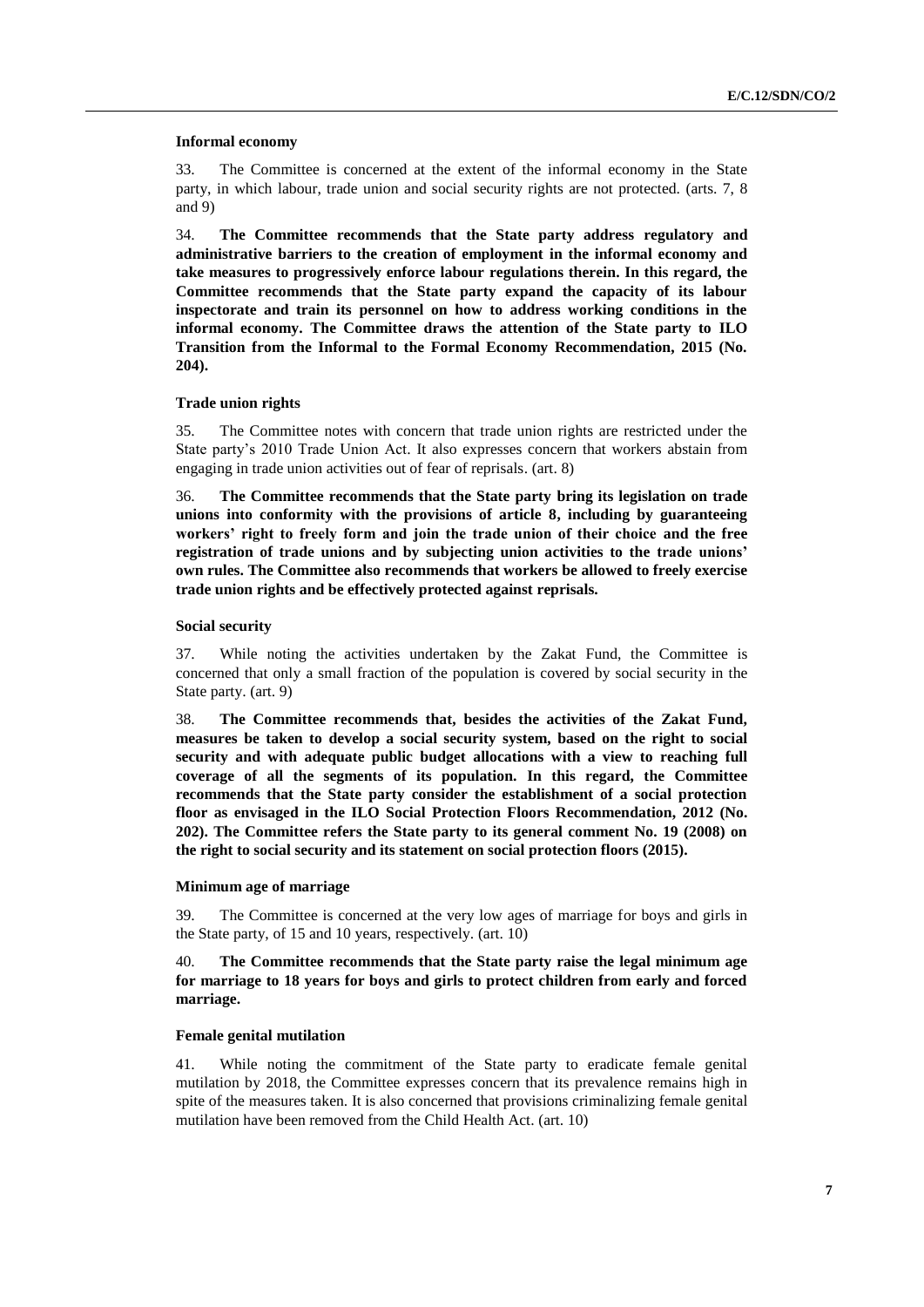42. **The Committee recommends that the State party: (a) expedite the adoption and the application of legislation against female genital mutilation in all constituent states; (b) address the obstacles to the abandonment of the practice of female genital mutilation; (c) continue raising awareness of the harmful consequences of female genital mutilation through culturally sensitive campaigns; and (d) provide assistance to victims of female genital mutilation, including medical procedures to treat immediate and long-term complications.**

# **Poverty**

43. The Committee is concerned that poverty, including extreme poverty, continues to be prevalent in the State party. It is particularly concerned that it disproportionately affects children, women, internally displaced persons and those living in rural areas.

44. **The Committee recommends that the State party intensify efforts to reduce poverty, including by adopting a human-rights approach to its poverty reduction strategy that targets the needs of disadvantaged and marginalized individuals and groups and by providing federal and state resources for its implementation. In this regard, the Committee draws the attention of the State party to the Committee's statement on poverty and the Covenant (2001).**

# **Access to affordable housing**

45. The Committee is concerned that the number of housing units built and planned by the Housing Fund is not commensurate with the acute shortage of housing in the State party. It is also concerned at the resulting increase in housing prices, especially in urban areas. (art. 11)

46. **The Committee recommends that the State party adopt a human rights-based national housing strategy outlining the measures to be taken and the resources involved to progressively address the housing shortage. The State party should seek the cooperation of the private sector in this regard. The Committee also recommends that the State party take regulatory and other measures to protect tenants against unreasonable rent or rent increases. The Committee draws the attention of the State party to its general comment No. 4 (1991) on the right to adequate housing.**

# **Forced evictions**

47. The Committee is concerned about the large number of house demolitions and forced evictions carried out with excessive force by the armed police and the special force of the State party without prior notice, compensation or the provision of adequate alternative housing. (art. 11)

48. **The Committee recommends that the State party cease forthwith house demolitions and bring its legislation and regulations on forced evictions into line with international standards and ensure that, in law and in practice: (a) evictions are only used as a measure of last resort; (b) circumstances and safeguards under which evictions can take place are strictly defined and observed; and (c) victims of forced evictions are not subjected to excessive force, are provided with adequate alternative housing or compensation and have access to effective remedies against agents of the State party, who should be made accountable for their actions and not be immune from criminal prosecution. The Committee refers the State party to its general comment No. 7 (1997) on forced evictions.**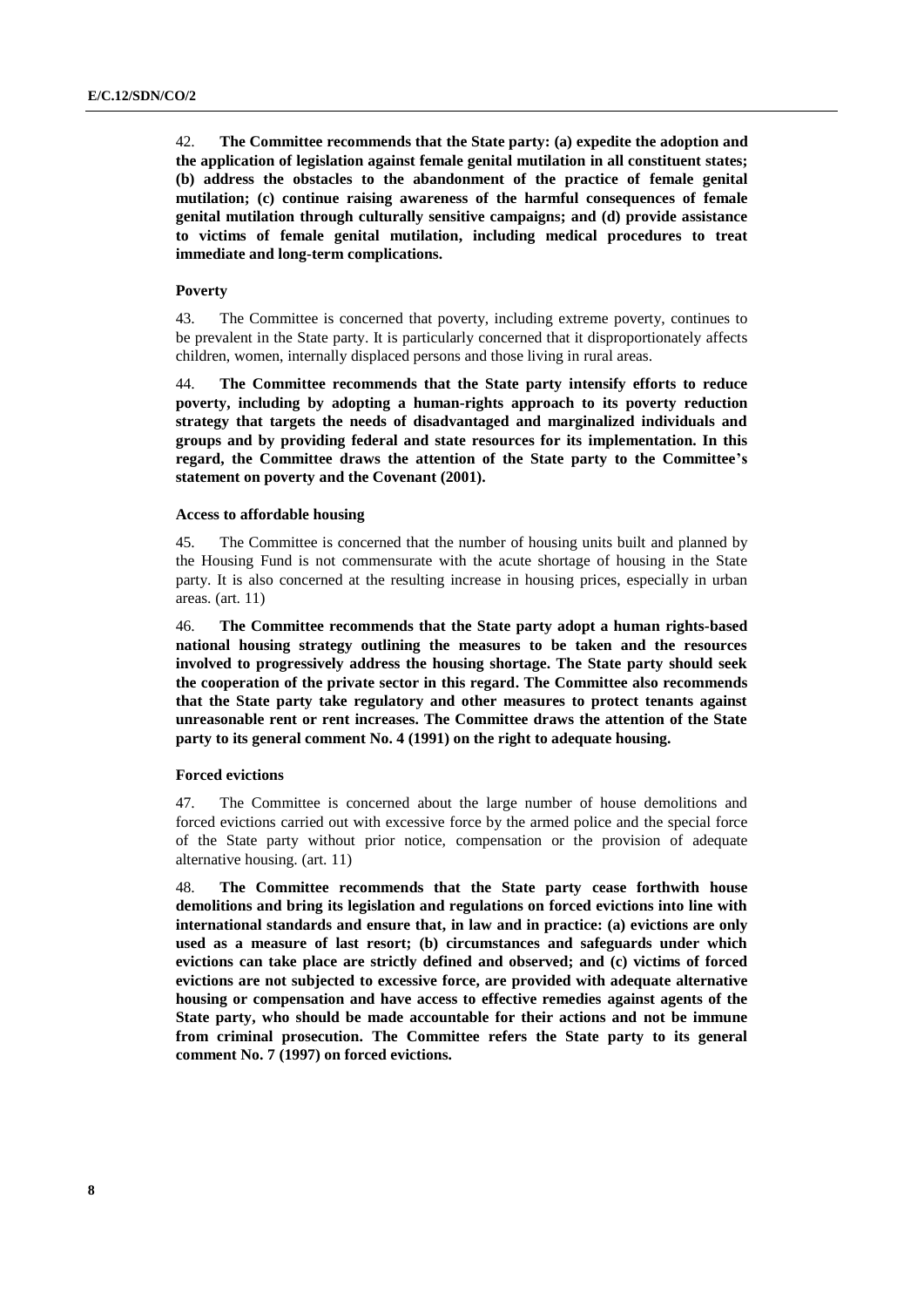# **Food insecurity**

49. The Committee is concerned at food insecurity in the State party and particularly at the fact that the minimum essential level of the right to food is not realized for a segment of the population, including undernourished children and those who depend on humanitarian aid. Moreover, the Committee is concerned that the State party's agricultural policy is not primarily targeted at the realization of the right to food, as evidenced by the fact that the country is a net exporter of food. (art. 11)

50. **The Committee recommends that the State party allocate the resources necessary to ensure the satisfaction of the minimum essential level of food required for everyone to be free from hunger. The Committee also recommends that the State party anchor its food and agriculture policies to the realization of the right to adequate food. In this regard, priority for land use and agricultural projects should be accorded to ensure domestic food and nutrition security. The Committee refers the State party to its general comment No. 12 (1999) on the right to adequate food.**

# **Access to health-care services**

51. The Committee is concerned that half of the population does not have access to basic health services. It is also concerned that a third of public health facilities are not fully functioning, owing to staff shortage and poor physical infrastructure. The Committee is further concerned that, as a result, maternal and child mortality rates remain very high in spite of the implementation of policies such as the Roadmap for Reducing Maternal and Newborn Mortality in the Sudan. (art. 12)

52. **The Committee recommends that the State party take measures to ensure access to the essential primary health package for all. It also recommends that the State party ensure the appropriate training of medical personnel and the provision of a sufficient number of health-care facilities. The Committee draws the attention of the State party to its general comment No. 14 (2000) on the right to the highest attainable standard of health.**

# **Access to education**

53. The Committee expresses concern at the large number of children who are not in school, including as a result of dropping out. The Committee is also concerned at the slow pace of progress made in the provision of primary education free to all. (arts. 13 and 14)

54. **The Committee recommends that the State party ensure that action and resource plans are adopted and implemented at the federal and state levels to accelerate the attainment of universal primary education, addressing the obstacles that leave many children without education. The Committee also recommends that the State party ensure that the federal Government discharge its obligation to transfer funds to constituent states that rely thereon to finance education. The Committee draws the attention of the State party to its general comment No. 13 (1999) on the right to education.**

# **Right to take part in cultural life**

55. The Committee is concerned that the freedom indispensable for the enjoyment of the right to take part in cultural life, required in article 15 of the Covenant, is not sufficiently respected in the State party. (art. 15)

56. **Recalling its obligation under article 15 of the Covenant, the Committee recommends that the State party fully respect the freedom indispensable for the enjoyment of the right to take part in cultural life, especially freedom of expression,**